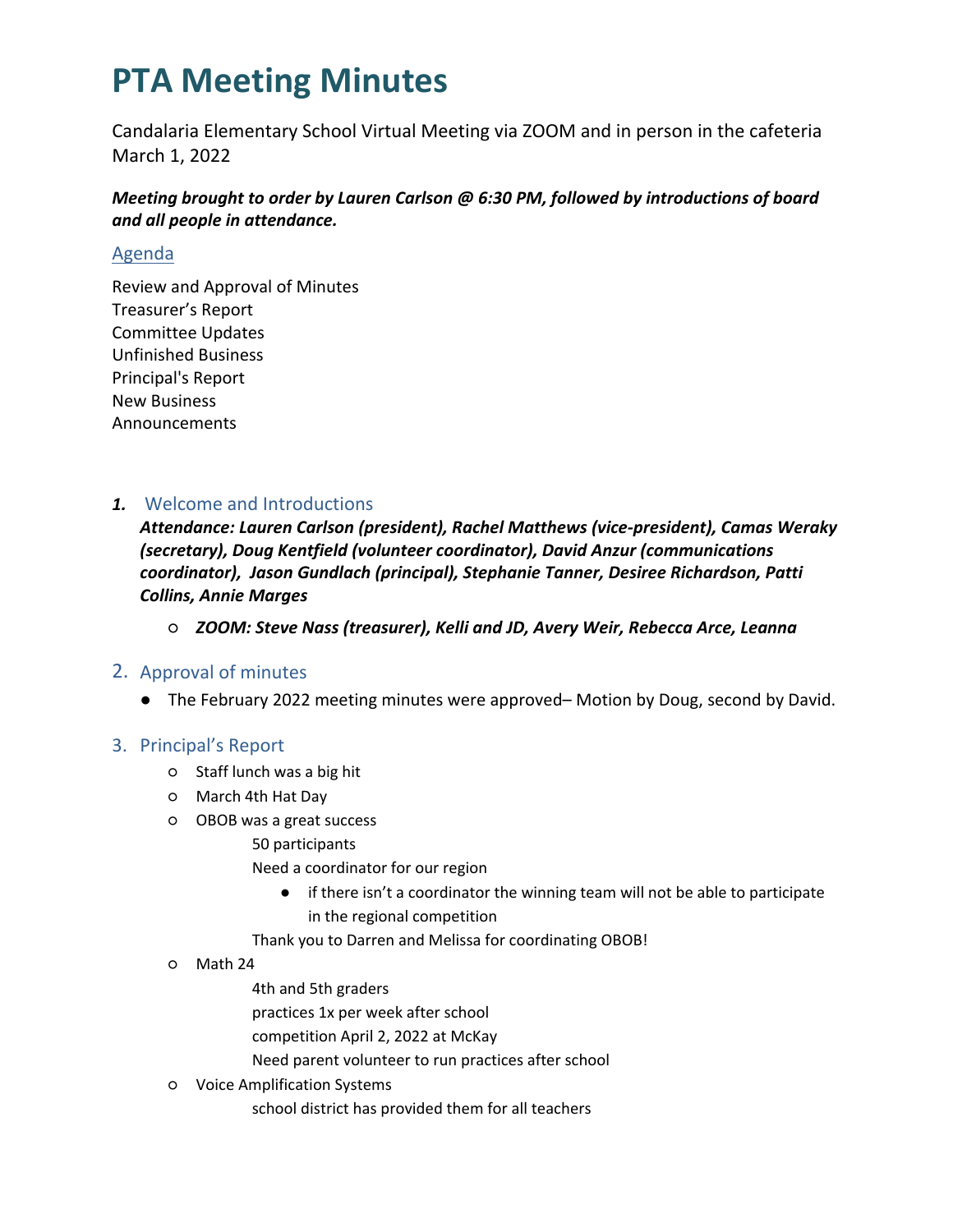Candalaria Elementary School Virtual Meeting via ZOOM and in person in the cafeteria March 1, 2022

They're working well

- Cafe Yumm fundraiser March 16, 2022
- Masking update

SKSD working with health authority to make plans

- At this time masking remains, will update when there is a new plan
- Volunteers
	- 100 mile club
	- crossing guards

Allocated to have a few additional volunteers in classrooms

● They have been identified and have started volunteering

If you're interested in volunteering make sure your background checks and vaccination cards are up to date and on file. Call the office with questions.

- no exceptions available for vaccination for volunteers
- Spring Break March 21-25
- Grading day March 11
- SAFEOREGON

confidential tip line to allow people to report threats or safety concerns

- Kinder Registration
- EDGE

open enrollment March 1-31

- SK Charter Schools
- State Testing will happen this year

3rd-5th ELA and Math

5th science

Annie Marges works with the assessment department at ODE

- State Testing really is just informational, there is no pass/fail
- Lost and Found

Please send your kids to pick them up!

If it stays too long, may be donated to the Candalaria Closet

- Social Media and Online Safety
	- information session with CEO of Liberty House about how to keep kids safe online
- Community Member Appreciation

Started acknowledging community member this month

#### 4. Treasurer's Report/Budget Review

○ 100 mile club very active

collected \$2700, spent \$2000 on supplies

○ Memory books are paid for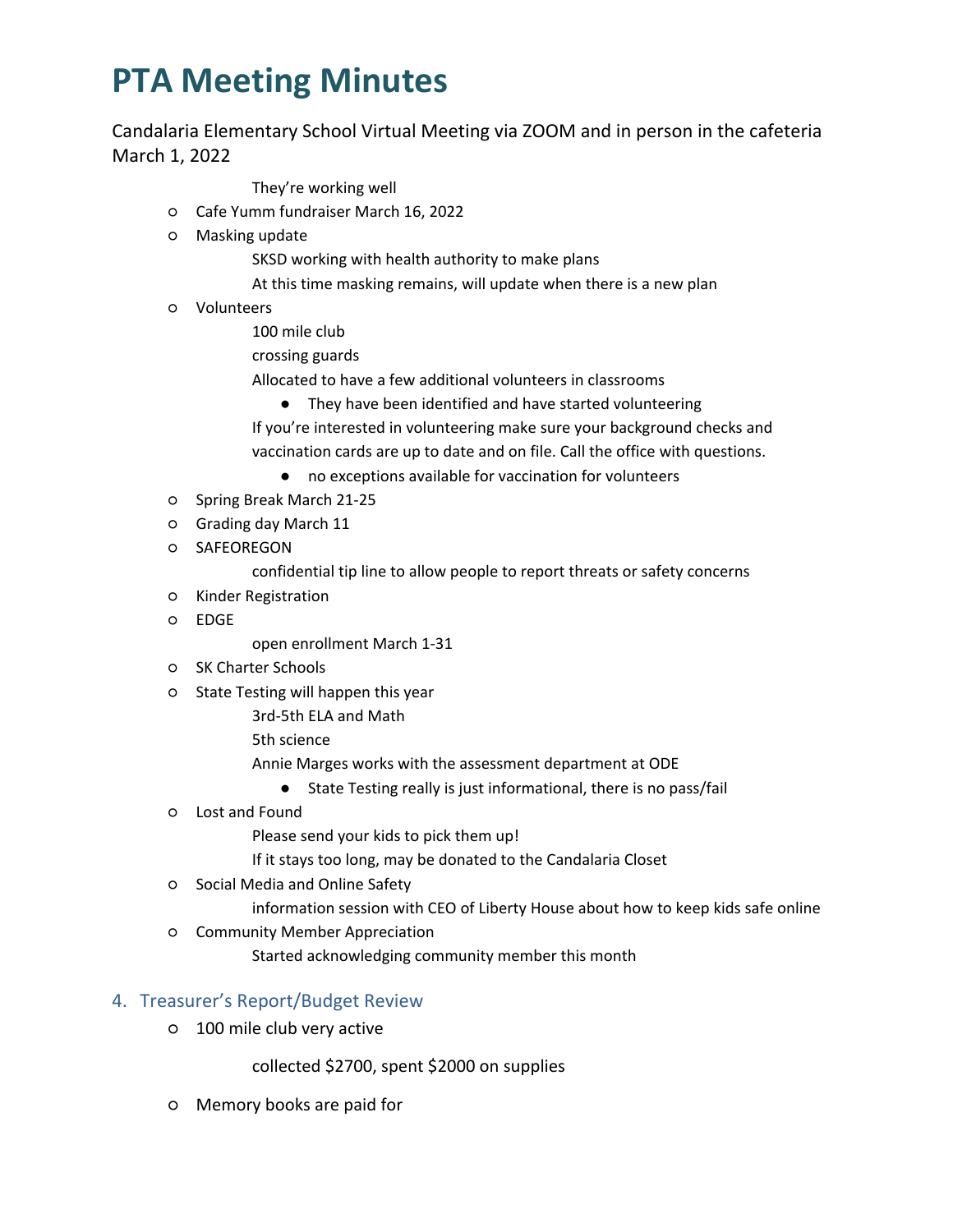Candalaria Elementary School Virtual Meeting via ZOOM and in person in the cafeteria March 1, 2022

- Classroom expenses have been the majority of the budget
- \$37,000 cash on hand
- T-shirts for OBOB

in the budget, can be reimbursed

- 5. Fundraising update
	- Mod Pizza

\$160 raised

○ Chipotle

\$560 raised

○ March 16th, Cafe Yumm 10am-9pm

25% donation, need to mention Candalaria at checkout, no special code

● does not include online orders

### 6. Committee Chair Reports

- Funds Run
	- 5 new members for the committee
	- March 19th planning meeting
	- May 5th is confirmed for the run
	- looking into options for online pledges
- Auction Committee
	- May 14th and Illahee is the plan
	- Backup date first Saturday in June

would this be better to not ask for money so close to Funds Run?

- This will not be like Candalaria auctions in the past
	- more about community building

there will be a fundraising element, but not sure what that will look like yet

- Goal is to get table sponsors
- Capital Project

Patti Collins sensory room

- **Talent Show** 
	- no update
- Book fair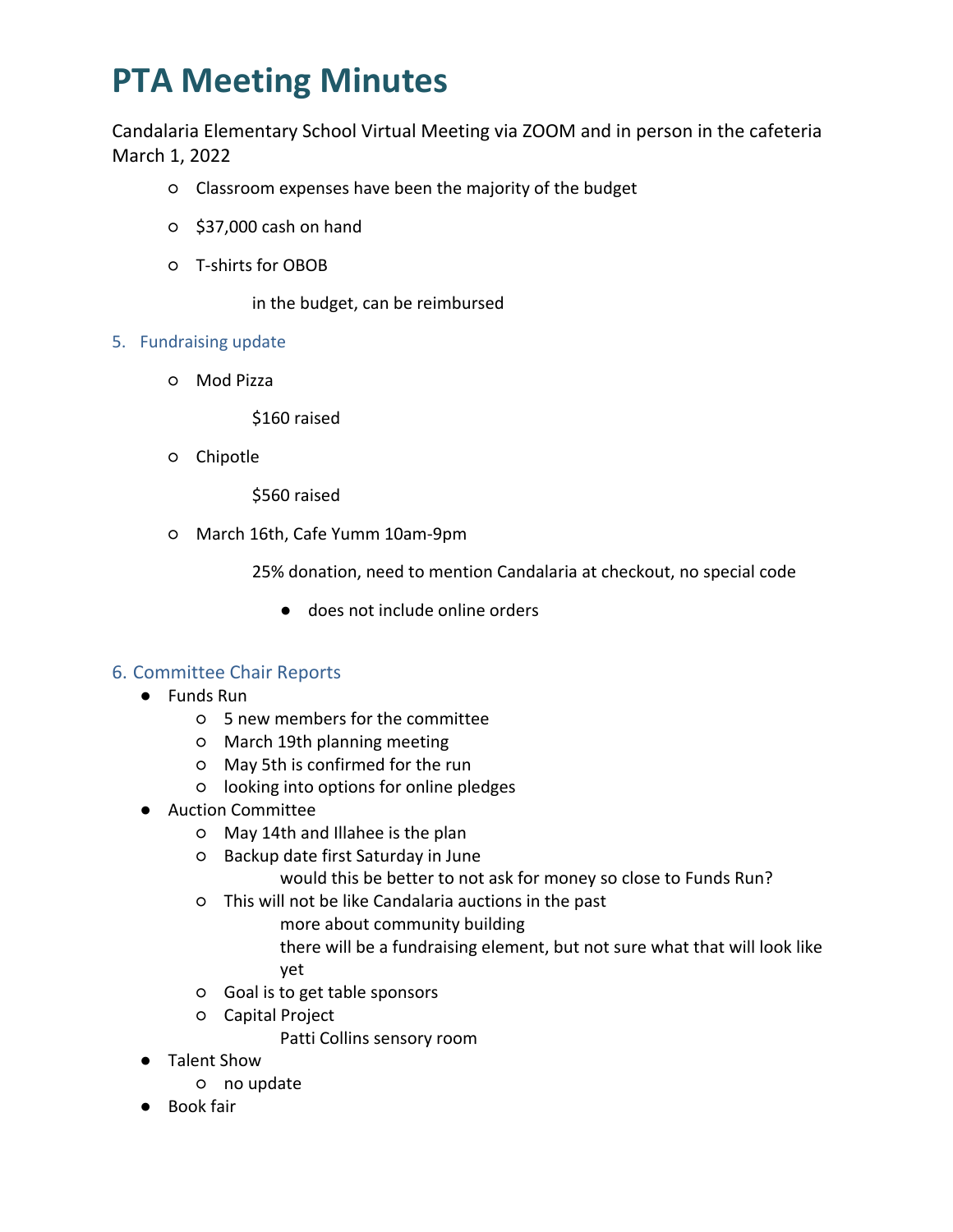Candalaria Elementary School Virtual Meeting via ZOOM and in person in the cafeteria March 1, 2022

- end of April, confirming exact date
- Art Literacy
	- 2 new members
	- Frida Callo will be the feature artist
	- Working to put all lessons on Google Drive for future committee members
- 5th Grade Committee
- $\bullet$  100-mile club
	- need a new scanner
		- only one new left from Track Your Miles- they're no longer making them
			- \$249
		- 2 refurbished ones left
	- Time to renew the contract with Track Your miles
		- \$299 for 1 year
		- \$760 for 3 years (1 year beyond Stephanie's commitment)
	- Total request \$1153 for 2 scanners and 3 year membership
		- Motion by Rachel, second Camas
			- Approved
- Memory Book
	- went out for last year
	- will need submissions for this year
	- need volunteers for the committee

### 7. Capital Projects

- The project that was approved a couple of years ago was the amplification system that was just provided by the school district, so this budget item is no longer needed
- Sensory Room
	- Big Ask number to do the whole room is \$25,000
	- Great ask for the auction
	- Patti has a vision and feels like she can do the work herself Parent volunteers may be able to help, if allowed in the room
	- Immediate need is partitions for different zones (relaxation vs dynamic zones)
		- need to be sturdy, plexiglass window is a nice option to maintain visual supervision- need 5
		- Can we find some that are coming out of offices that are changing their work flow?
	- Annie moves to adopt this as our capital project, second by David approved
- 8. Other business